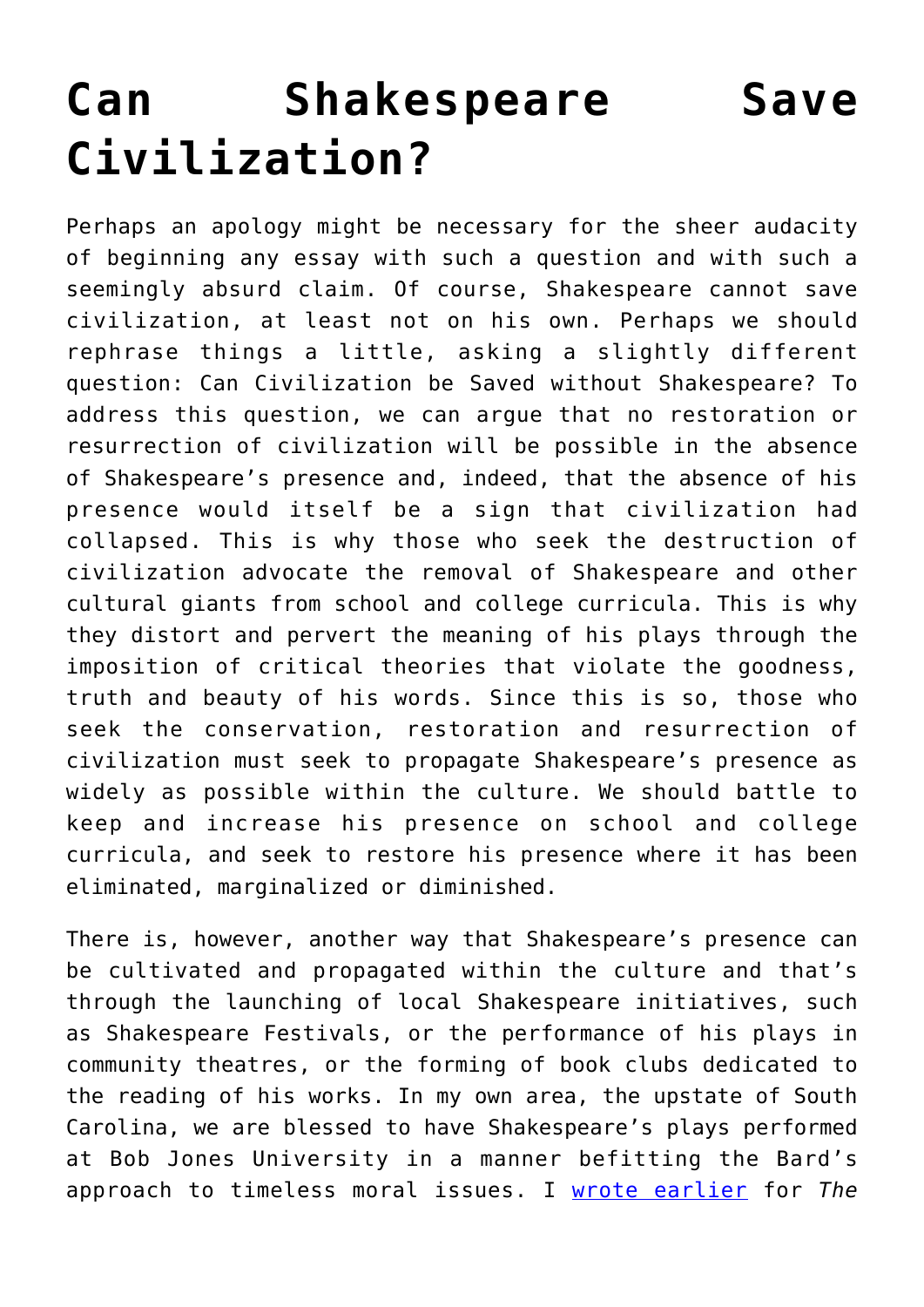*Imaginative Conservative* of the edifying experience that Fr. Dwight Longenecker and I had at a performance of *[The Merchant](https://smile.amazon.com/Merchant-Venice-Folger-Shakespeare-Library/dp/0743477561/ref=sr_1_3?ie=UTF8&qid=1536987472&sr=8-3&keywords=The+Merchant+of+Venice) [of Venice](https://smile.amazon.com/Merchant-Venice-Folger-Shakespeare-Library/dp/0743477561/ref=sr_1_3?ie=UTF8&qid=1536987472&sr=8-3&keywords=The+Merchant+of+Venice)* at BJU, distinguishing it from the way that the play is often performed in our degraded culture. "Usually I avoid watching (post)modern productions of Shakespeare," I wrote in that essay, "in the knowledge that I am likely to be offended by the Bard-abuse perpetrated by producers and directors intent on making the plays 'relevant' to the politicallycorrect zeitgeist." I added that this was particularly true of *The Merchant of Venice*:

*Many contemporary productions of the play turn all of the Christian characters into fascists and villains and Shylock into the victim and the hero. I once saw a performance in England in which all the Christian characters were characterized as skinheads who punctuated their vituperatively delivered and spleen-venting lines with acts of violence against the innocent and hapless Shylock. Such abuse of Shakespeare's purpose inverts and perverts the play, turning a comedy, whose happy ending celebrates the selfsacrificial imperative of true love and the timeless lessons it teaches, into a tragedy in which the sub-plot (a condemnation of the spirit of merciless vengeance) subverts and subjugates the entire dynamic of the play.*

There was no such abuse of *The Merchant of Venice* at Bob Jones University last year and there was no such abuse of the play at a Shakespeare Festival from which I have just returned.

The **[Flint Hills Shakespeare Festival](http://www.flinthillsshakespearefestival.com/)**, tucked away in rural Kansas, has grown exponentially since it was launched several years ago. This was my second visit. At last year's Festival, I gave a talk from the main stage on Shakespeare's Catholicism and, on the following day, I gave a brief twenty-minute presentation on *[The Winter's Tale](https://smile.amazon.com/Winters-Tale-Folger-Shakespeare-Library/dp/0743484894/ref=sr_1_2?s=books&ie=UTF8&qid=1536987546&sr=1-2&keywords=The+Winter%E2%80%99s+Tale)* as a curtain-raiser for the performance of the play. This year, as a longer and more ambitious curtain-raiser to *The Merchant of Venice*, I gave a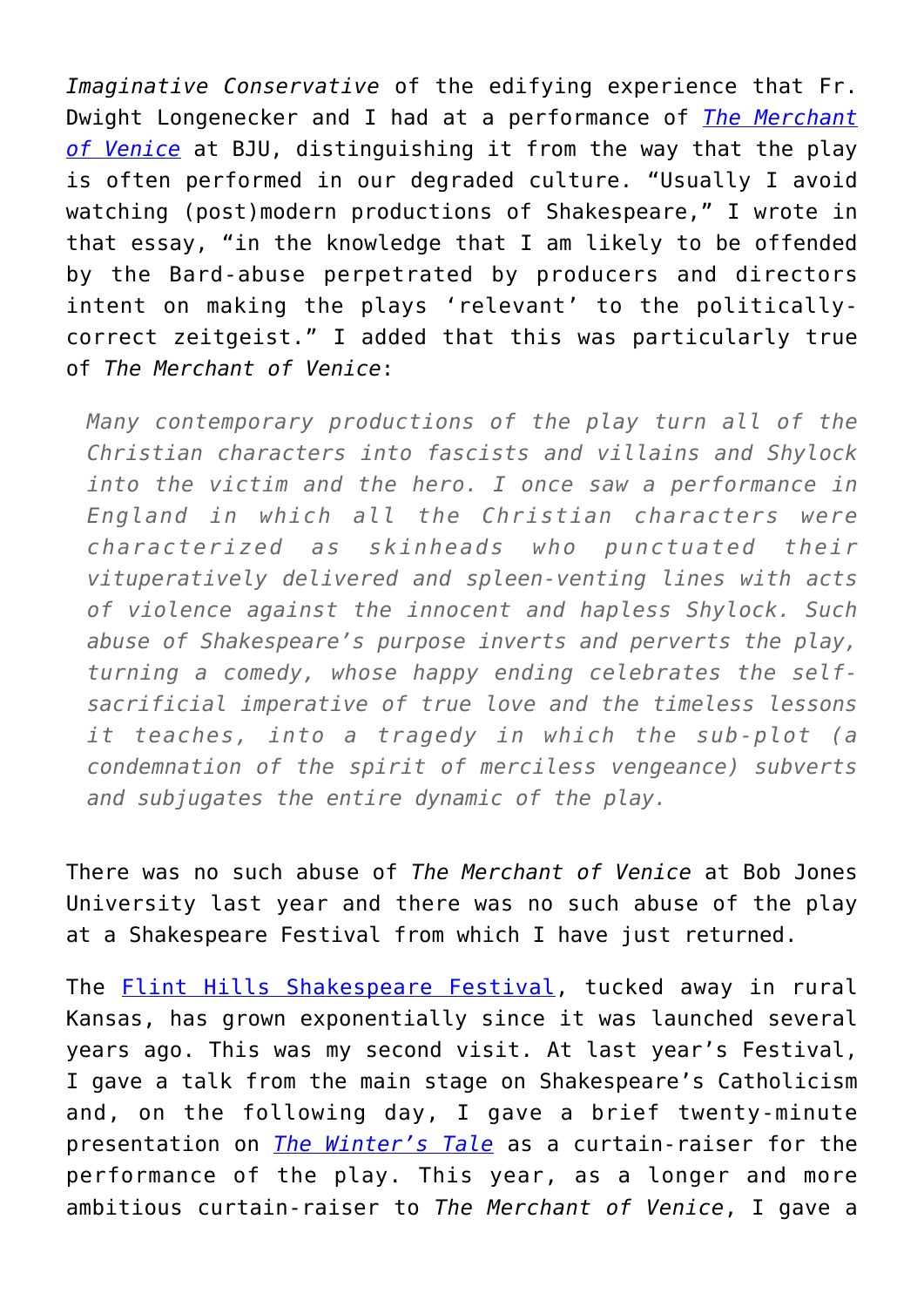dramatic presentation of the deeper meanings of the play with the assistance of Kevin O'Brien and four other actors from the Theatre of the Word Incorporated. It is not, however, my own small part in this two-week Festival on which I wish to focus but on the sheer cultural power and presence of the Festival itself.

The Flint Hills Shakespeare Festival is much more than another "Shakespeare in the Park". It is part of a medieval/Renaissance extravaganza. The stage for the performance of the play incorporates an elaborate and large set, hand-built by members of the community in the weeks before the event. These sets are around forty-feet high and very convoluted in design. As one watches the play, the sunlight on the backdrop of trees which frames the set changes from dappled and dazzling splendor to the warmest of glows as the setting sun turns the tops of the trees into arboreal torches. At some point, as the light fades, the cicadas form an informal chorus, connecting primal Creation with Shakespeare's sub-creation on the stage.

The show being over, the Festival-goer can then enjoy an extensive medieval village, constructed by hand by the community and sprawling through the woods. There are food booths of all sorts, offering everything from English-style meat pies (my favourite!) to turkey legs, to cotton candy and cakes. There are great activities for children (of all ages!), such as ax-throwing, lance-throwing, archery, and darts. At either end of the village, appropriately enough, are pubs, the "Village Vintner", not far from the stage area, and The George, an outdoor pub offering local craft ales, beside which is a large bonfire, around which the revelers gather, and a stage from which folk music, played on traditional and period instruments, blazes forth as warm and welcoming as the fire itself. This year, there was also a performance of English folk songs by the local high school choir, directed by an English priest. In such a gathering, I couldn't help but feel